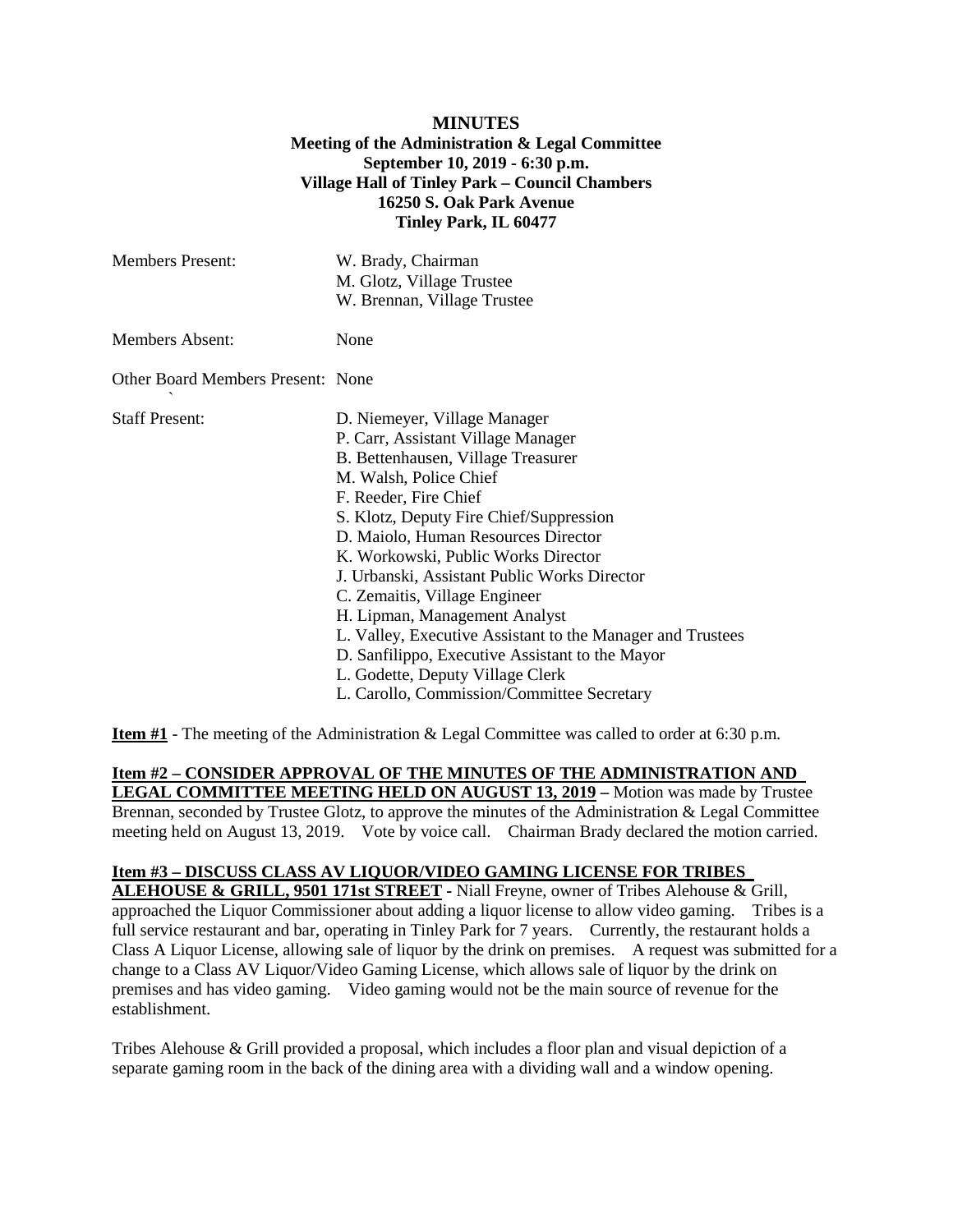Mr. Freyne was present for any questions. Tribes Alehouse & Grill approached the state regarding video gaming prior to local approval and licensing. Five (5) gaming terminals have already been installed in the establishment, however, there are currently inactive. It is uncertain at this time if the installation of terminals in the business prior to local approval and licensing is of concern. There is no beer brewery at this location. The window opening in the restaurant was of concern to the Committee and options were discussed about covering the window to keep the video gaming away from children as best possible. Split revenue is 60% food and 40% alcohol. Trustee Brady suggested Mr. Freyne visit businesses previously approved by the Village Board for video gaming licenses for further options in his establishment prior to a recommendation from the Administration & Legal Committee, for which he agreed. Trustee Brennan stated he would be happy to visit Tribes Alehouse & Grill and offer any suggestions.

Motion was made by Chairman Brady, seconded by Trustee Brennan, to recommend a Class AV license request for Tribes Alehouse & Grill be tabled for the October 8, 2019 meeting. Vote by voice. Chairman Brady declared the motion carried.

**Item #4 – DISCUSS AMENDMENTS TO PERSONNEL MANUAL -** H. Lipman, Management Analyst presented an overview of a review and update of the Village's Personnel Manual. The manual was last updated in 2014, and several changes in the law have occurred since that time, as well as certain benefits recently identified as requiring immediate attention. Below are four (4) practices and/or policies with recommendations for immediate revision.

• Holidays - The Village recognizes eleven (11) paid holidays, including Good Friday and a half day for Christmas Eve and New Year's Eve, for which only full-time staff are paid. The State of Illinois recognizes twelve (12) holidays, excluding Good Friday.

Recommendation:

- o Maintain the total number of paid holidays, however, reduce Good Friday to a half day and allow a full day holiday for Christmas Eve. This change would have no impact on the budget.
- o Implement change to recognized holiday schedule effective January 1, 2020, for all current and eligible staff. Collective bargaining agreements would require review and negotiation.
- Tuition Reimbursement (Educational Assistance) Currently, upon Department Head and Village Manager approval, the Village pays full tuition reimbursement to eligible employees (full time with 1 year of service or part time with 3 years of service) who qualify and achieve a final grade of "B" in each preapproved class. The employee must remain employed for two (2) years after reimbursement or repay the Village 50% of expenses.

Recommendation:

- o Implement title change of program from Educational Assistance to Tuition Reimbursement.
- o Upon Department Head and Village Manager approval, the Village would pay 80% for "A", 70% for "B" and 50% for "C."
- o The employee must remain employed for two (2) years or reimburse the Village 100%.

Cost share should have a favorable impact on the budget. Implement change for all current and eligible staff, effective January 1, 2020. Collective bargaining agreements would require review and negotiation.

Ms. Lipman asked the Committee if there were any questions. Trustee Brennan commented appreciation on 100% tuition reimbursement if an employee terminates employment before two years. Trustee Glotz stated he agrees with changing Good Friday to a half day and Christmas Eve to a full day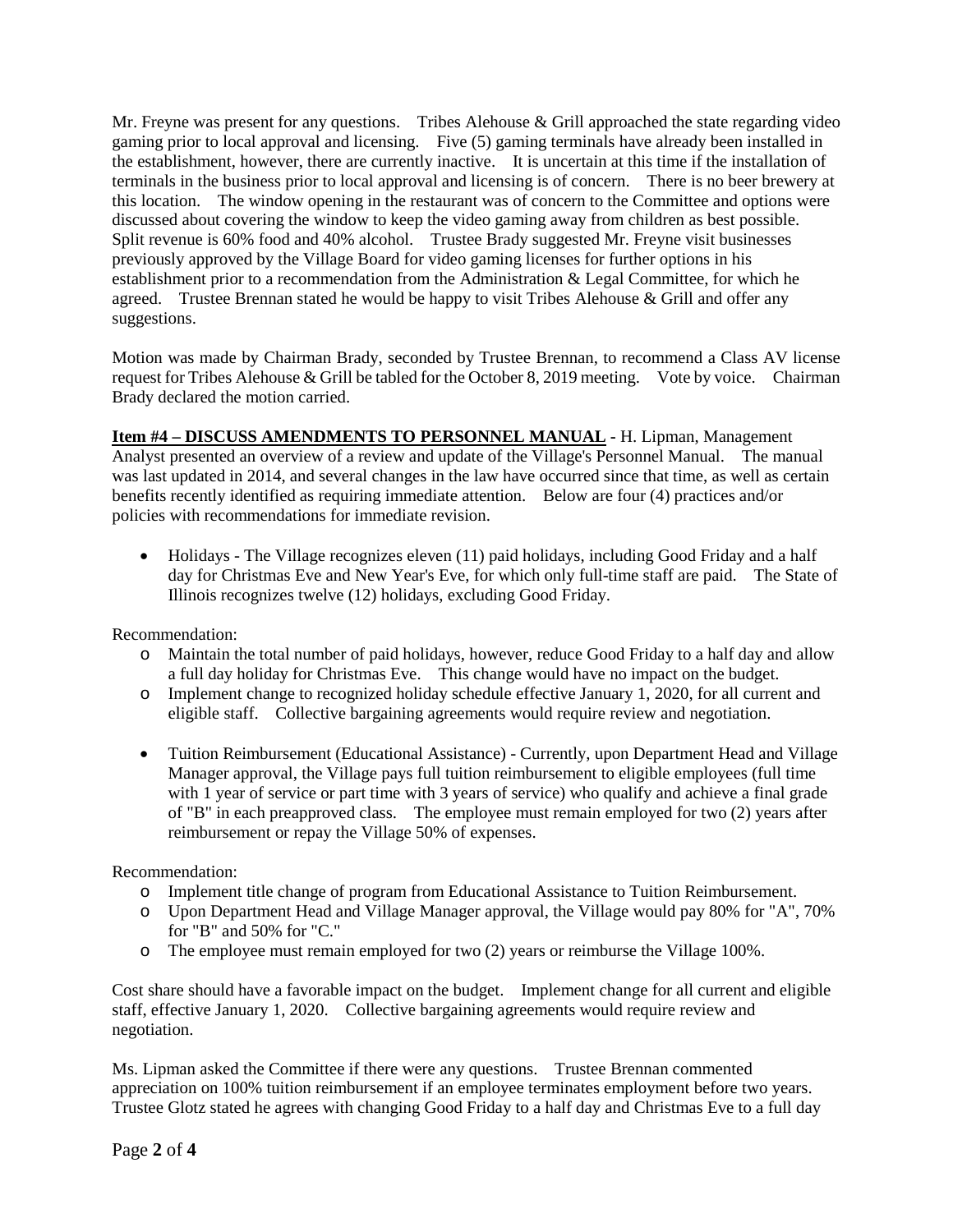holiday. There would be no minimum hours required for part-time employees regarding tuition reimbursement; however, the employee must be continuously employed for two years.

• Vacation - Vacation allowance benefit differs between Village Board appointed employees and Civil Service employees. Current practice has been to award all non-Civil Service appointed staff a total of twenty (20) days of vacation benefit, plus two (2) personal days. Civil Service appointed staff; however, (including collectively bargained employees) receive a vacation award beginning with one week after one year, with a maximum award of twenty-five (25) days after 15 years of service. Full-time employees receive two (2) personal days annually, which may not be carried over. Employees can request to borrow up to five (5) days of vacation during the first year of service.

Recommendation:

- o Reduce vacation benefit to twenty (20) days, with a maximum of twenty-five (25) days after 15 years of service for executive level management only to include the Village Manager, Assistant Village Manager, Department Head, Assistant or Deputy Department Head level positions. This allowance would begin accruing at hire date.
- o For all other non-collectively bargained full-time staff, increase first year allowance to ten (10) days and remove year two allotment (formerly 10 days). Full-time staff would continue to receive two (2) personal days annually.
- o Eliminate the "borrow in advance" request and implement time accrual basis beginning on hire date.
- o Staff must complete six (6) months of service with the Village prior to using vacation time.
- o Implement change for all new hires (non-collectively bargained, eligible staff), effective January 1, 2020.

Budgets may be impacted favorably with the reduction from twenty (20) days in the first year to ten (10) days for applicable appointed staff below executive level management.

Ms. Lipman asked the Committee if there were any questions. Trustee Glotz suggested a change for full-time employees to receive five (5) days of vacation within the first year and ten (10) days in the second year of service.

• Sick and Disability - The Village does not currently offer a specific number of sick days for eligible full-time staff, however, the current practice under the Village's 1977 Sick and Disability Ordinance allows full-time employees who experience illness to record "sick" hour type on their timesheet in order to be paid for the day. Employees who are sick for three (3) or more days must provide a note from their physician in order to return to work.

Currently, sick time is largely based on the honor system and no physician note is required to verify the employee's illness of less than three (3) days. The time allotted per the Sick and Disability Ordinance is not treated as a traditional sick policy as no days taken as "sick" are deducted from the schedule of compensated days allowed based on accrued and interrupted service. There is also no current payout for sick time. Employees with perfect attendance within a calendar year earn one (1) Admin Day.

Staff recommended a traditional municipal sick leave system for new employees, which would provide a number of sick days annually and reward employees who do not use all of their allotted days. Additionally, flexibility in use of sick days would also be provided.

Recommendation: